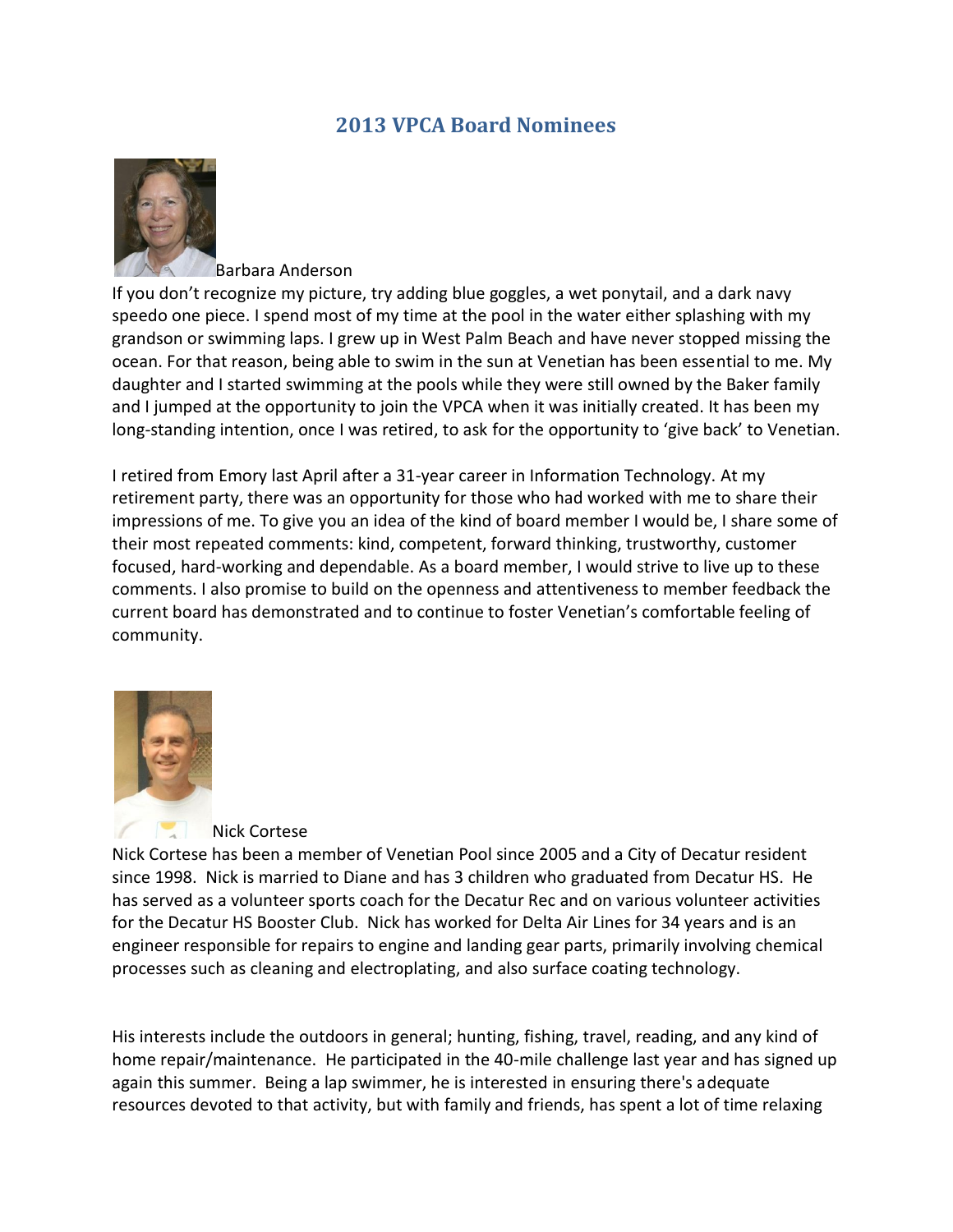and dining at the pool on nights and weekends and appreciates the family-focus of Venetian. Nick would like to serve on the Board in any capacity and wants to contribute in continuing the fine tradition of Venetian to meet the needs of the entire pool membership.



John Dean

My name is John Dean. I am married and father of three. I was fortunate to serve on the board the last two years. During that time, I witnessed Board members putting many personal issues and agenda's aside and doing what they thought was in the best interest for our pool as a whole. This collaboration and selflessness led to some great accomplishments. Some are easy to see and some are not. The infrastructure of the pool (our biggest asset) has been completed and is in great shape. The new grills have received rave reviews. The switch to a professional pool management company (Swim Atlanta) has been a smooth and financially positive transition. Our long term financial health has improved and procedures have been put in place so that this continues. We have also seen internal technological advances such as an improved website, increased bandwidth for members, and we have added on line voting as an option. We have had record numbers join the swim team and participate in new programs such as the 40 Mile Swim Challenge. Our summer camp is still the best deal in town and fills up with waiting lists for both sessions. This past year we have had the smallest number of membership redemption's in many years, and our waiting list is still too long.We are entering a time where decisions will be made on Venetians Master Plan and the future of our pool and property. It's important to me that Venetian remains on the right track financially, and that we make smart, and well thought out decisions for our future. I would like to be part of this important time and hope that you will consider me once again for the Venetian Board.



April Gabor

My name is April Gabor and my husband, Billy, and I have two young daughters. After living in NYC for over a decade, we decided to return South and set down roots in Decatur. We sought out Decatur for the lifestyle: walkability, environmental consciousness, great schools and sense of community.

I am passionate about travel and all things art + design. I have a BFA in photography and own my own business, Tadpole Studios, specializing in children and teen portraiture. I've worked closely with architects and designers on projects that have been published here and abroad. I also served on the board of our loft building in Noho, NYC. I love the collaborative process and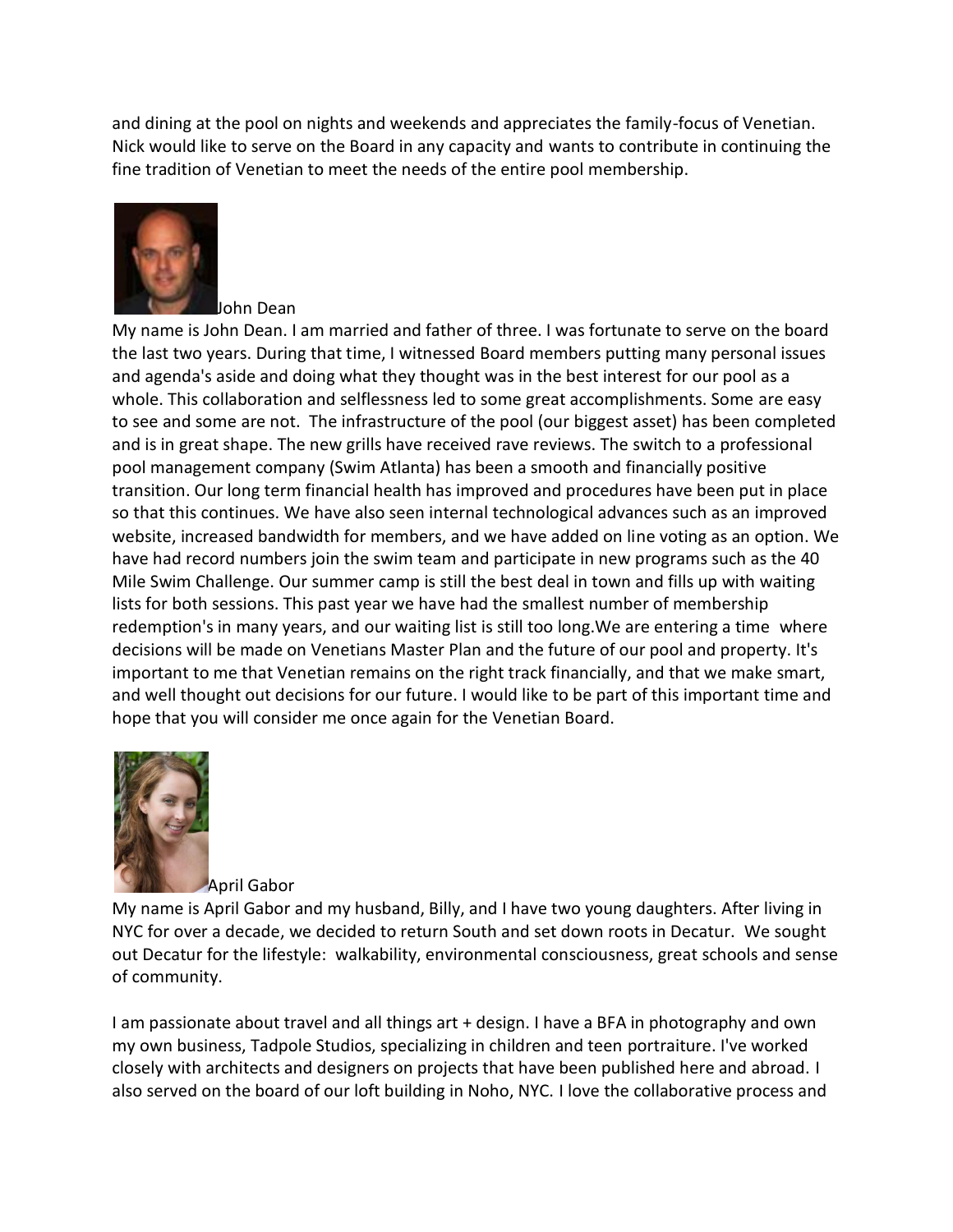seeing something come to fruition. Since the master plan is already in the works, I believe my skill set would be a tremendous asset at this time.

Some things I'd like to work toward: increase funds by tapping into under-utilized resources, which would require little to no additional spending but yield big returns. I'd also like to increase oversight and improve standards in regards to cleanliness and care of the pool (e.g. mildewy chairs). I believe that good design doesn't need to cost a fortune and I will work to fine tune the aesthetics and 'curb appeal' of the pool, while maintaining the intimate, close-knit spirit that makes the Venetian so special.



John Hall

My name is John Hall and I am asking for your vote to become a member of the Venetian Pools Board of Directors. My wife, Becky, and 2 children, Nathan and Chelsea, have been members of Venetian for the past 3 years. We have enjoyed spending time with friends, making new ones, participating in swim team and all the great planned events during our membership. My goal as a member of the board is to make improvements, where needed, and work to keep a balance of activities that appeal to all of our members .

I am employed by Troutman Sanders, LLP as an IT Project Manager and we are active members at Glenn Memorial United Methodist Church. Over the past 4 years I have coached my son's little league team at DHYS and have just recently begun training for my first 5k and plan to run the Peachtree next summer.

I am a strong candidate for the board because I have experience managing projects and finding solutions. A few of the issues I will look in to are the lack of parking, the underdevelopment of some of the land as well as exploring the addition of healthier concession stand snack/meal options while keeping costs at a minimum.



I appreciate the nomination. My name is Rob Katz and my family (Wife Kathleen and Daniel (12), Gildea (11) and Caitlin (7)) and I have lived in Decatur since 2000. We have been members of Venetian since around 2005 or 2006. My kids all learned to swim at Venetian and have each spent time on the swim team. Also, my wife swims laps at the pool and I have started trying to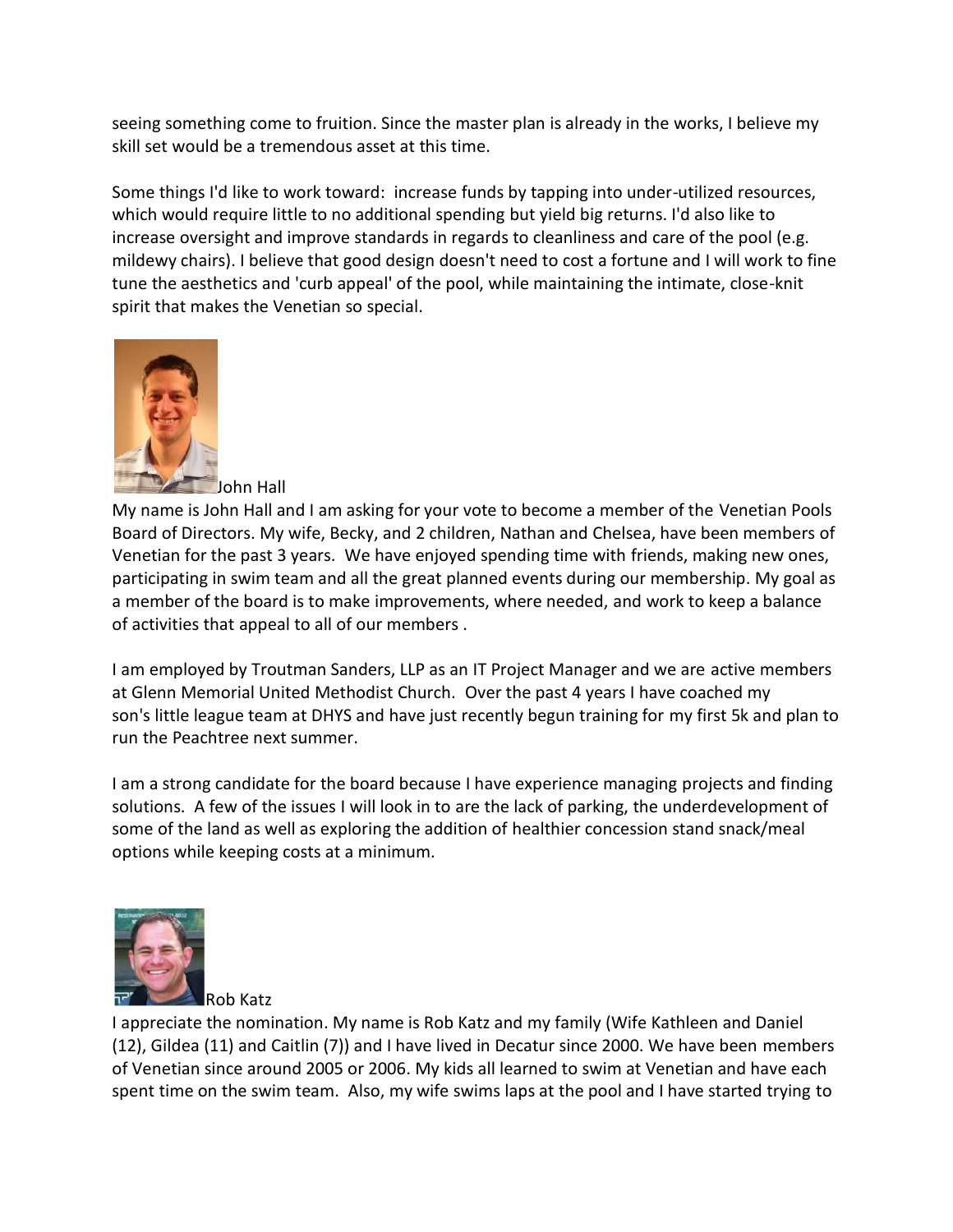swim laps, although it is truly a work in progress. Last year I was appointed by the board to complete the remaining year of a board member who resigned and the board elected me treasurer. I have enjoyed the opportunity to serve on the board. During the year, the board worked extremely well together and has built on the positive changes implemented by the previous board. With respect to the pool renovation project, I worked with other members of the board to implement competitive bidding for the project saving the association approximately \$15,000.00. In addition, I performed a review of the insurance in place for the association and improved our coverage while working to reduce its cost. I also worked closely with the board to implement our budget this year and to put in place safeguards for the disbursement of funds.

A record low number of persons redeemed their membership this past year which has placed a great deal of financial strain on the pool due to the lower level of initiation fees. Despite this financial challenge, due to the conservative nature of the budget, it appears (Note: The year is not over) that the pool will still not run a deficit this year and has been able to make improvements such as re-paving the parking lot, installing new grills and painting the light poles. When I became treasurer, I found that there is a steep learning curve with respect to understanding Venetian's finances and operations. I decided to run for the board this year so that I can apply the knowledge I have gained from serving as treasurer this past year during a full term on the board. I believe that in general, but especially during this time of difficult budgets and the continued development of our relationship with SwimAtlanta, the management company for the pool over the last two years, that maintaining a certain level of continuity and historical knowledge on the board is important. Venetian Pools is a wonderful place and we are very fortunate to have such a nice community of people. Thank you for considering me for the board and I would appreciate your vote.



Michael Purser

I like to think I sample most of what Venetian offers. My company is a sponsor of the swim team and I attend meets when possible. I am moving closer to my (second) 40 Mile Challenge tee shirt. And my wife and I still enjoy dinner by the pool with friends or solo. The last two seasons at Venetian have been some of the best that I can remember. My goal, if elected to the board, is to keep that momentum going. Board membership is about stewardship and serving the members - not a cause. I welcome your support and look forward to my second tour on the board.